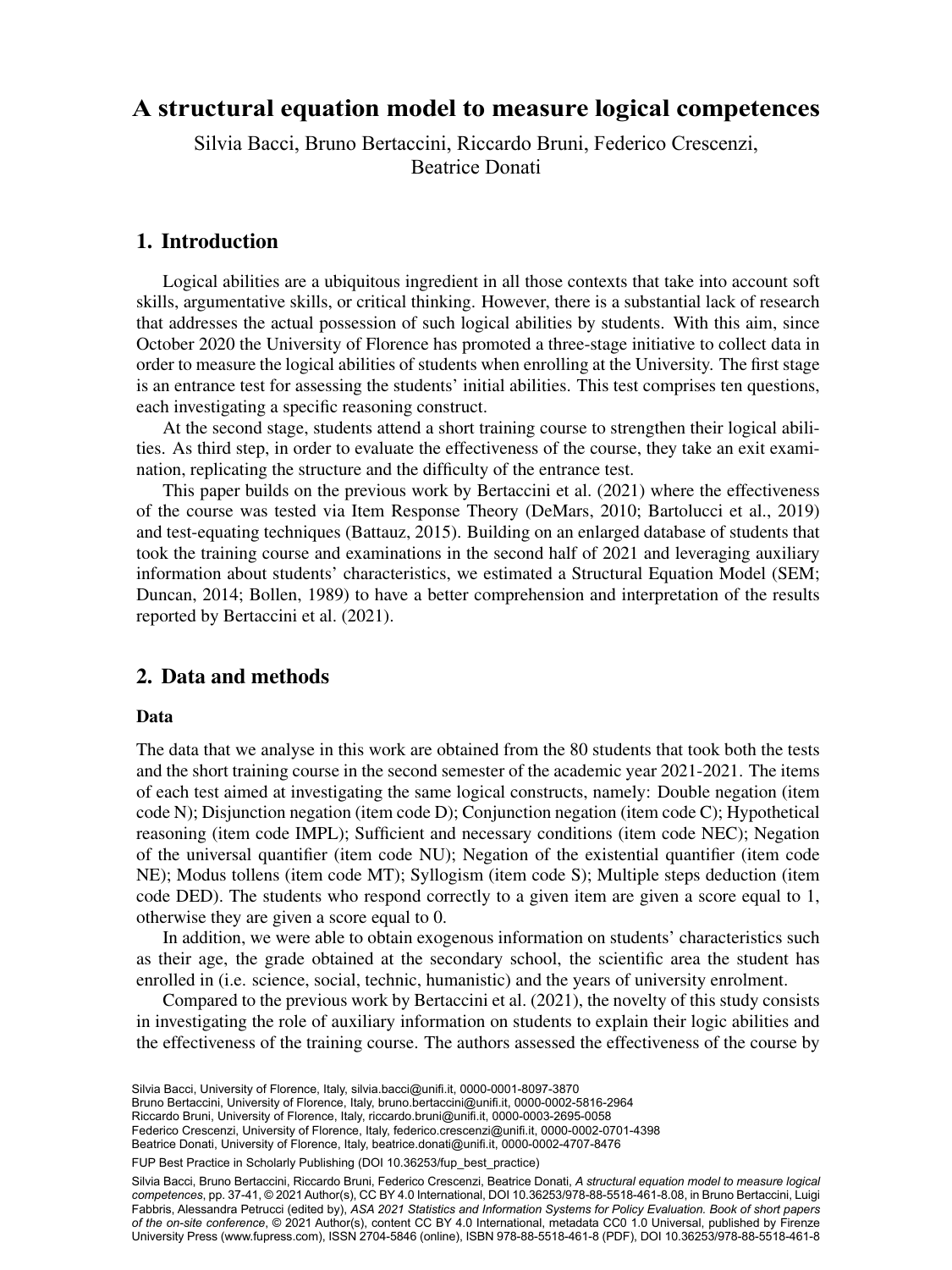first estimating two Item Response Theory (IRT) models, one for the entrance test and one for the exit test, and then it tested whether there was a significant shift in the distribution of the logical abilities through a test equating procedure. Given the availability of auxiliary information, we opted for a one-step procedure based on SEM so as to take into account both the measurement issue of logical abilities before and after the training course and the structural relations among the observed (i.e., student characteristics) and the latent variables (i.e., logical abilities).

#### **Methods**

A SEM is a multivariate technique used to test complex relationships between observed (manifest) and unobserved (latent) variables as well as relationships between two or more latent variables. Special observed variables, named indicators or items, are used to measure the latent variables. In turn, observed and latent variables distinguish in exogenous variables, which are not explained within the model, and endogenous variables that are affected by other variables in the model (plus an error term). A SEM is characterised by a system of multiple equations, discerning between two sub-models: (i) a structural model, designed to explain the relationships among latent variables as well as among endogenous latent variables and observed variables, and (ii) a measurement model, to link the latent variables to the items. In more detail, the structural model can be expressed by the following equation

$$
\eta = B\eta + \Gamma \xi + \zeta, \tag{1}
$$

where we model the latent logic ability at the exit test  $\eta$  as depending on the latent logic ability at entrance,  $\xi$ . Also, in (1) **B** is a matrix of regression coefficients of the endogenous latent variables;  $\Gamma$  is the matrix of regression coefficients among the endogenous and exogenous latent variables and  $\zeta$  is vector of errors.



Figure 1: Structural part of the theoretical SEM.

The measurement model is defined by two equations, respectively for the endogenous (2) and exogenous (3) latent variables:

$$
x = \Delta_x \zeta + \sigma,\tag{2}
$$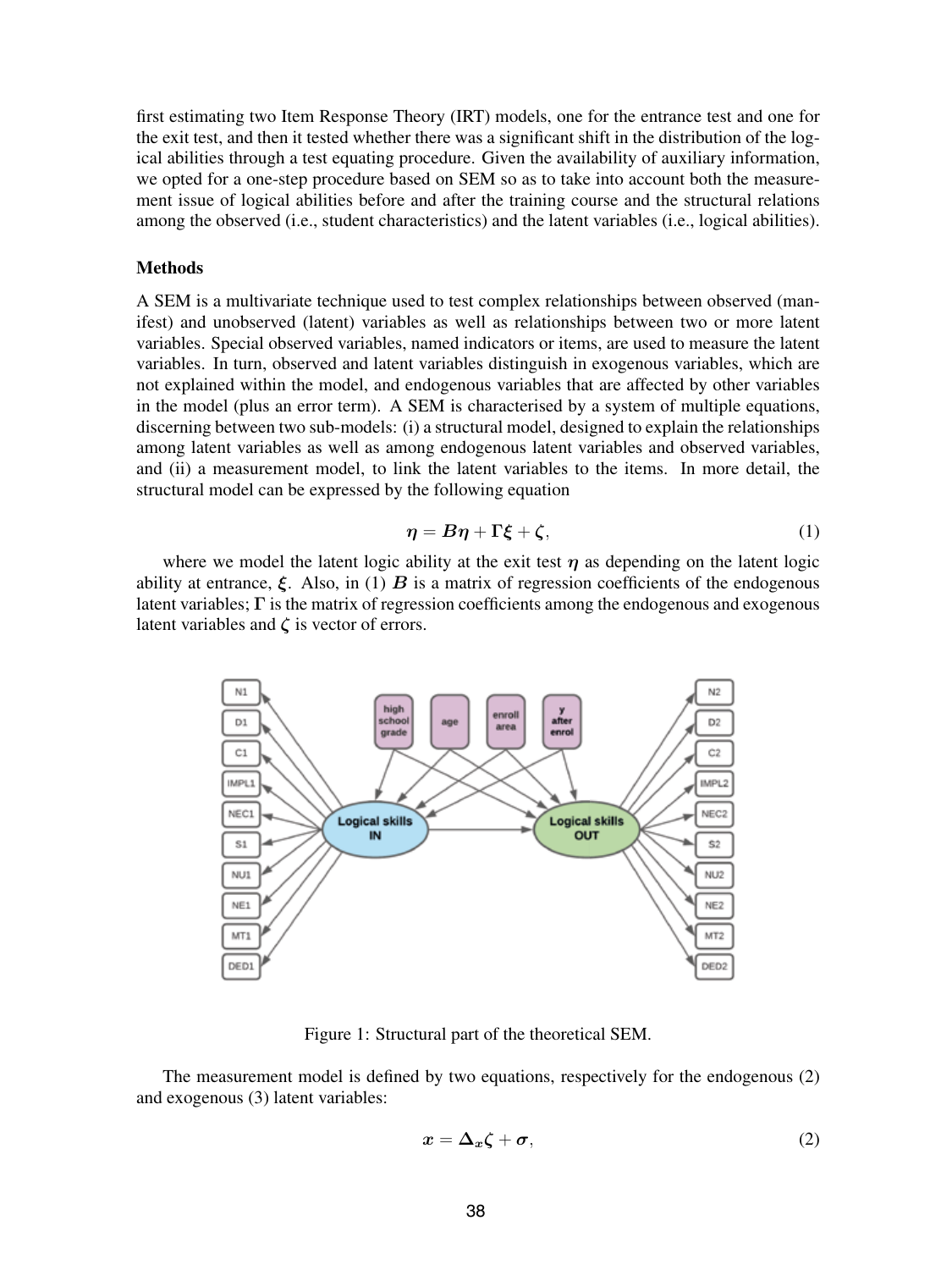$$
y = \Delta_y \eta + \epsilon,\tag{3}
$$

where  $y$  is a vector of the item responses,  $x$  is a vector of exogenous individual characteristics. In both (2) and (3)  $\Delta_y$  and  $\Delta_x$  are matrices of factor loading while  $\delta$  and  $\sigma$  are vectors of error terms.

Note that when one or more exogenous variables are not affected by measurement errors, the structural (1) is simplified as:

$$
\eta = B\eta + \Gamma x + \zeta \tag{4}
$$

# 3. Results

The proposed SEM with all the significant variables is reported in Figure 1. More detailed estimates are shown in Table 1. The estimated SEM presents a good fit to the data with Comparative Fit Index (CFI) equal to 0.944, Tucker-Lewis Index (TLI) of 0.935 and a Root Mean Squared Error of Approximation (RMSEA) of 0.054. All estimates were obtained using the R-package Lavaan (Rosseel, 2012).



Figure 2: Final SEM.

Our results for the measurement part suggest that the course was indeed effective as the estimated items' coefficients are greater in magnitude after having attended the training course. (see Figure 1).

Regarding the regression part of the model, we found that the only significant determinant of the logical skill at entrance was the final grade obtained at the high-school. Also, we found that the only significant effect on the logical skill at exit was the logical skill at entrance. These results confirms that the short training course was indeed useful to sharp students' logical abilities and moreover it is consistent with the preliminary results obtained by Bertaccini et al. (2021).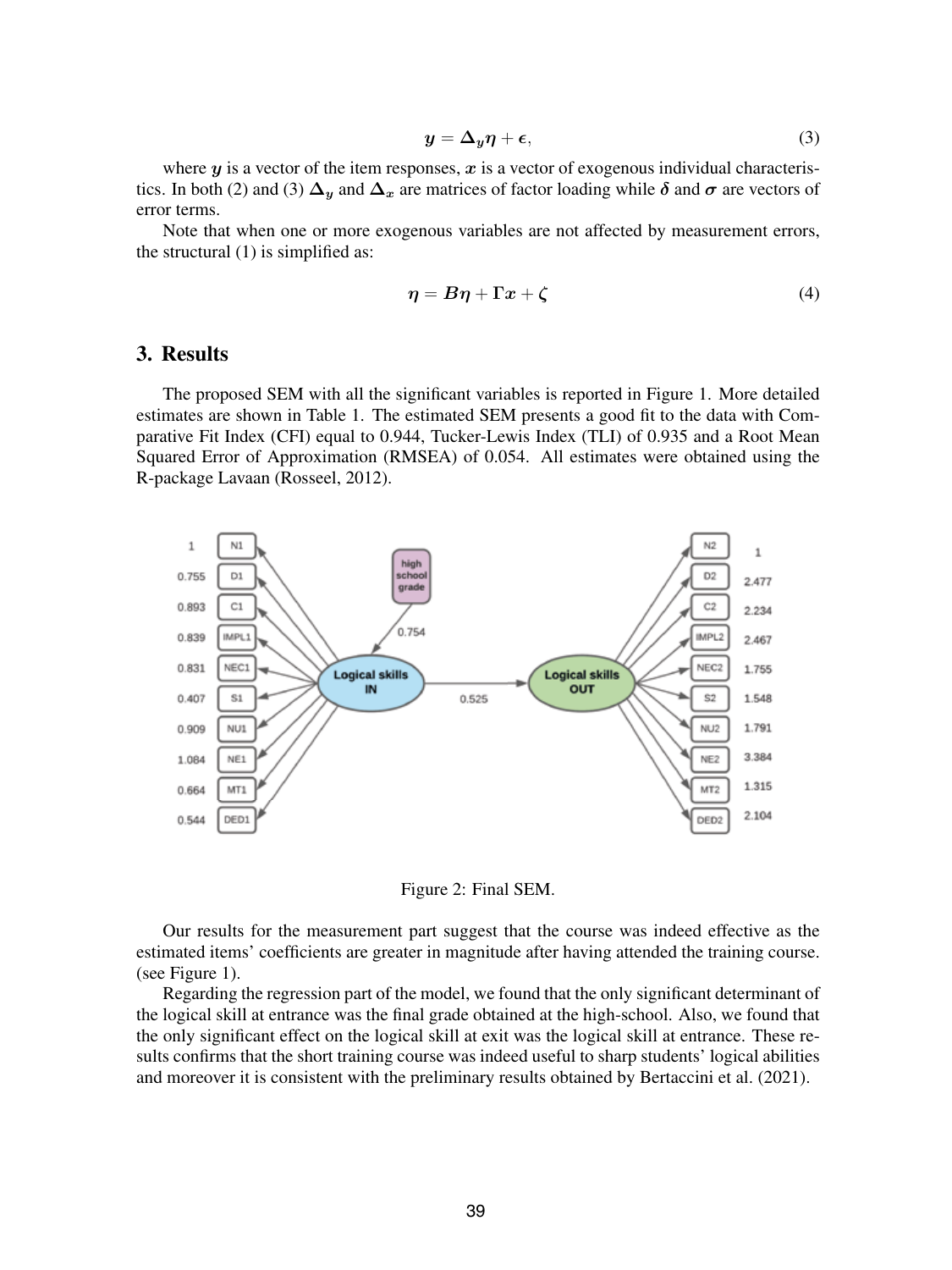|                   | Estimate | Std.Err | z-value | $P(\geq  z )$ | Std.lv | Std.all |
|-------------------|----------|---------|---------|---------------|--------|---------|
| Measurement:      |          |         |         |               |        |         |
| Dep: Ability IN   |          |         |         |               |        |         |
| N1                | 1.000    |         |         |               | 0.650  | 0.633   |
| D <sub>1</sub>    | 0.755    | 0.257   | 2.936   | 0.003         | 0.490  | 0.483   |
| C <sub>1</sub>    | 0.893    | 0.317   | 2.814   | 0.005         | 0.580  | 0.568   |
| S <sub>1</sub>    | 0.407    | 0.277   | 1.471   | 0.141         | 0.265  | 0.264   |
| IMPL1             | 0.839    | 0.495   | 1.696   | 0.090         | 0.545  | 0.535   |
| NEC1              | 0.831    | 0.357   | 2.329   | 0.020         | 0.540  | 0.530   |
| NU1               | 0.909    | 0.268   | 3.392   | 0.001         | 0.591  | 0.578   |
| NE1               | 1.084    | 0.325   | 3.339   | 0.001         | 0.704  | 0.683   |
| MT1               | 0.664    | 0.284   | 2.341   | 0.019         | 0.431  | 0.426   |
| DED <sub>1</sub>  | 0.544    | 0.260   | 2.097   | 0.036         | 0.354  | 0.351   |
| Dep: Ability OUT  |          |         |         |               |        |         |
| N <sub>2</sub>    | 1.000    |         |         |               | 0.298  | 0.298   |
| D2                | 2.477    | 1.367   | 1.812   | 0.070         | 0.739  | 0.728   |
| C <sub>2</sub>    | 2.234    | 1.275   | 1.752   | 0.080         | 0.666  | 0.659   |
| S <sub>2</sub>    | 1.548    | 1.151   | 1.345   | 0.179         | 0.462  | 0.459   |
| IMPL2             | 2.467    | 1.358   | 1.816   | 0.069         | 0.736  | 0.726   |
| NEC <sub>2</sub>  | 1.755    | 1.002   | 1.751   | 0.080         | 0.523  | 0.520   |
| NU <sub>2</sub>   | 1.791    | 1.253   | 1.429   | 0.153         | 0.534  | 0.530   |
| NE <sub>2</sub>   | 3.384    | 1.925   | 1.758   | 0.079         | 1.009  | 0.983   |
| MT <sub>2</sub>   | 1.315    | 0.918   | 1.433   | 0.152         | 0.392  | 0.391   |
| DED <sub>2</sub>  | 2.104    | 1.167   | 1.802   | 0.071         | 0.627  | 0.621   |
| Regression:       |          |         |         |               |        |         |
| Dep: Ability IN   |          |         |         |               |        |         |
| votomat           | 0.754    | 0.317   | 2.375   | 0.018         | 1.160  | 0.359   |
| Dep: Ability OUT  |          |         |         |               |        |         |
| <b>Ability IN</b> | 0.525    | 0.232   | 2.263   | 0.024         | 0.639  | 0.639   |
| Covariances:      |          |         |         |               |        |         |
| NEC1;NEC2         | 0.498    | 0.143   | 3.480   | 0.001         | 0.498  | 0.671   |
| C1;C2             | 0.412    | 0.125   | 3.296   | 0.001         | 0.412  | 0.644   |

Table 1: SEM results: measurement part, regression part, and covariances.